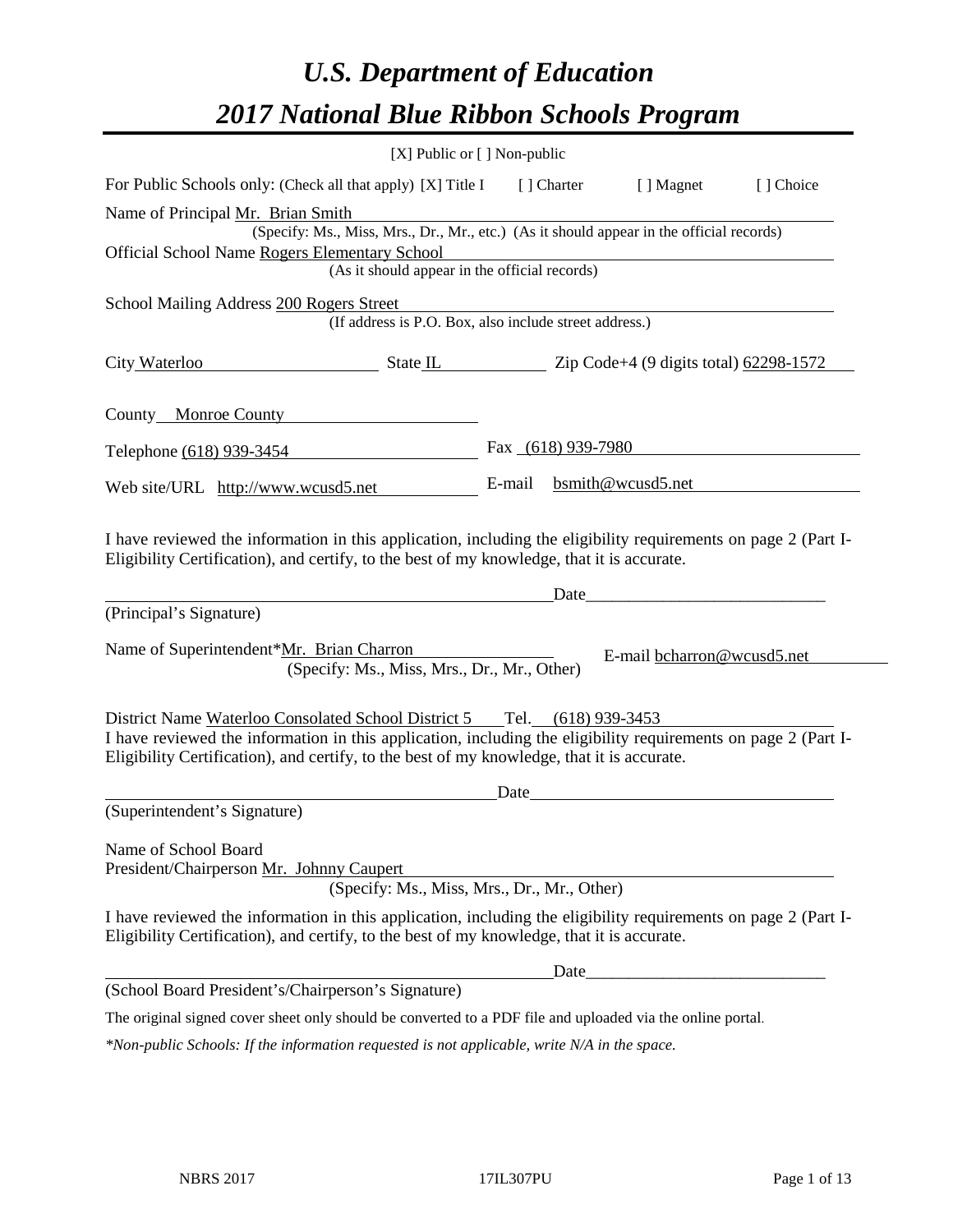The signatures on the first page of this application (cover page) certify that each of the statements below, concerning the school's eligibility and compliance with U.S. Department of Education and National Blue Ribbon Schools requirements, are true and correct.

- 1. The school configuration includes one or more of grades K-12. (Schools on the same campus with one principal, even a K-12 school, must apply as an entire school.)
- 2. All nominated public schools must meet the state's performance targets in reading (or English language arts) and mathematics and other academic indicators (i.e., attendance rate and graduation rate), for the all students group and all subgroups, including having participation rates of at least 95 percent using the most recent accountability results available for nomination.
- 3. To meet final eligibility, all nominated public schools must be certified by states prior to September 2017 in order to meet all eligibility requirements. Any status appeals must be resolved at least two weeks before the awards ceremony for the school to receive the award.
- 4. If the school includes grades 7 or higher, the school must have foreign language as a part of its curriculum.
- 5. The school has been in existence for five full years, that is, from at least September 2011 and each tested grade must have been part of the school for the past three years.
- 6. The nominated school has not received the National Blue Ribbon Schools award in the past five years: 2012, 2013, 2014, 2015, or 2016.
- 7. The nominated school has no history of testing irregularities, nor have charges of irregularities been brought against the school at the time of nomination. The U.S. Department of Education reserves the right to disqualify a school's application and/or rescind a school's award if irregularities are later discovered and proven by the state.
- 8. The nominated school has not been identified by the state as "persistently dangerous" within the last two years.
- 9. The nominated school or district is not refusing Office of Civil Rights (OCR) access to information necessary to investigate a civil rights complaint or to conduct a district-wide compliance review.
- 10. The OCR has not issued a violation letter of findings to the school district concluding that the nominated school or the district as a whole has violated one or more of the civil rights statutes. A violation letter of findings will not be considered outstanding if OCR has accepted a corrective action plan from the district to remedy the violation.
- 11. The U.S. Department of Justice does not have a pending suit alleging that the nominated school or the school district as a whole has violated one or more of the civil rights statutes or the Constitution's equal protection clause.
- 12. There are no findings of violations of the Individuals with Disabilities Education Act in a U.S. Department of Education monitoring report that apply to the school or school district in question; or if there are such findings, the state or district has corrected, or agreed to correct, the findings.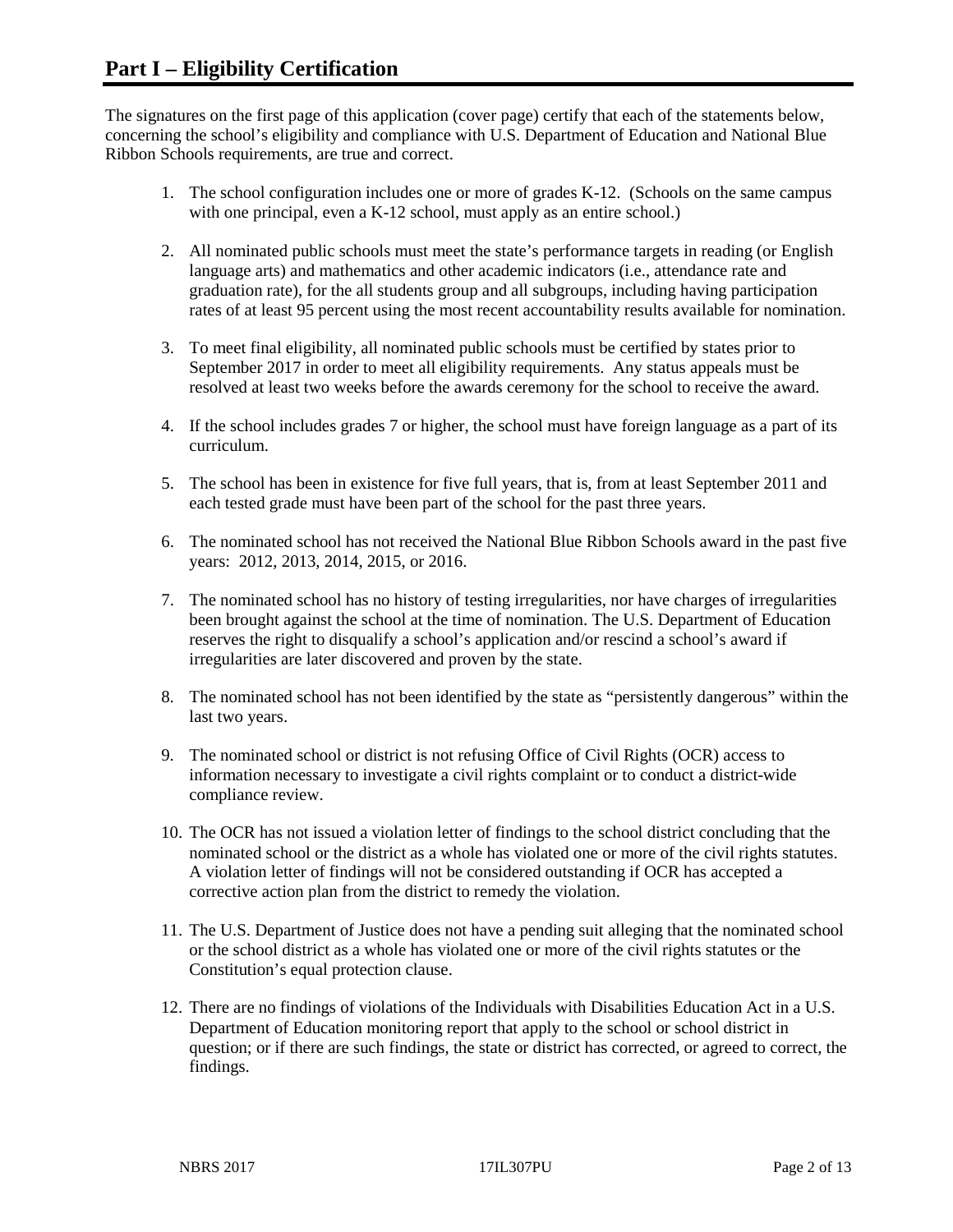#### **Data should be provided for the most recent school year (2016-2017) unless otherwise stated.**

#### **DISTRICT**

1. Number of schools in the district  $\frac{3}{2}$  Elementary schools (includes K-8) (per district designation): 1 Middle/Junior high schools 1 High schools 0 K-12 schools

5 TOTAL

**SCHOOL** (To be completed by all schools)

- 2. Category that best describes the area where the school is located:
	- [] Urban or large central city [ ] Suburban with characteristics typical of an urban area [ ] Suburban [X] Small city or town in a rural area [ ] Rural
- 3. Number of students as of October 1, 2016 enrolled at each grade level or its equivalent in applying school:

| Grade                           | # of         | # of Females | <b>Grade Total</b> |
|---------------------------------|--------------|--------------|--------------------|
|                                 | <b>Males</b> |              |                    |
| <b>PreK</b>                     | 0            | 0            | 0                  |
| K                               | 0            | 0            | 0                  |
| $\mathbf{1}$                    | 0            | 0            | 0                  |
| $\overline{2}$                  | 108          | 106          | 214                |
| 3                               | 96           | 94           | 190                |
| 4                               | 0            | 0            | $\Omega$           |
| 5                               | 0            | 0            | 0                  |
| 6                               | 0            | 0            | 0                  |
| 7                               | 0            | 0            | 0                  |
| 8                               | $\theta$     | 0            | 0                  |
| 9                               | 0            | 0            | 0                  |
| 10                              | $\theta$     | 0            | $\Omega$           |
| 11                              | 0            | 0            | 0                  |
| 12 or higher                    | 0            | 0            | $\Omega$           |
| <b>Total</b><br><b>Students</b> | 204          | 200          | 404                |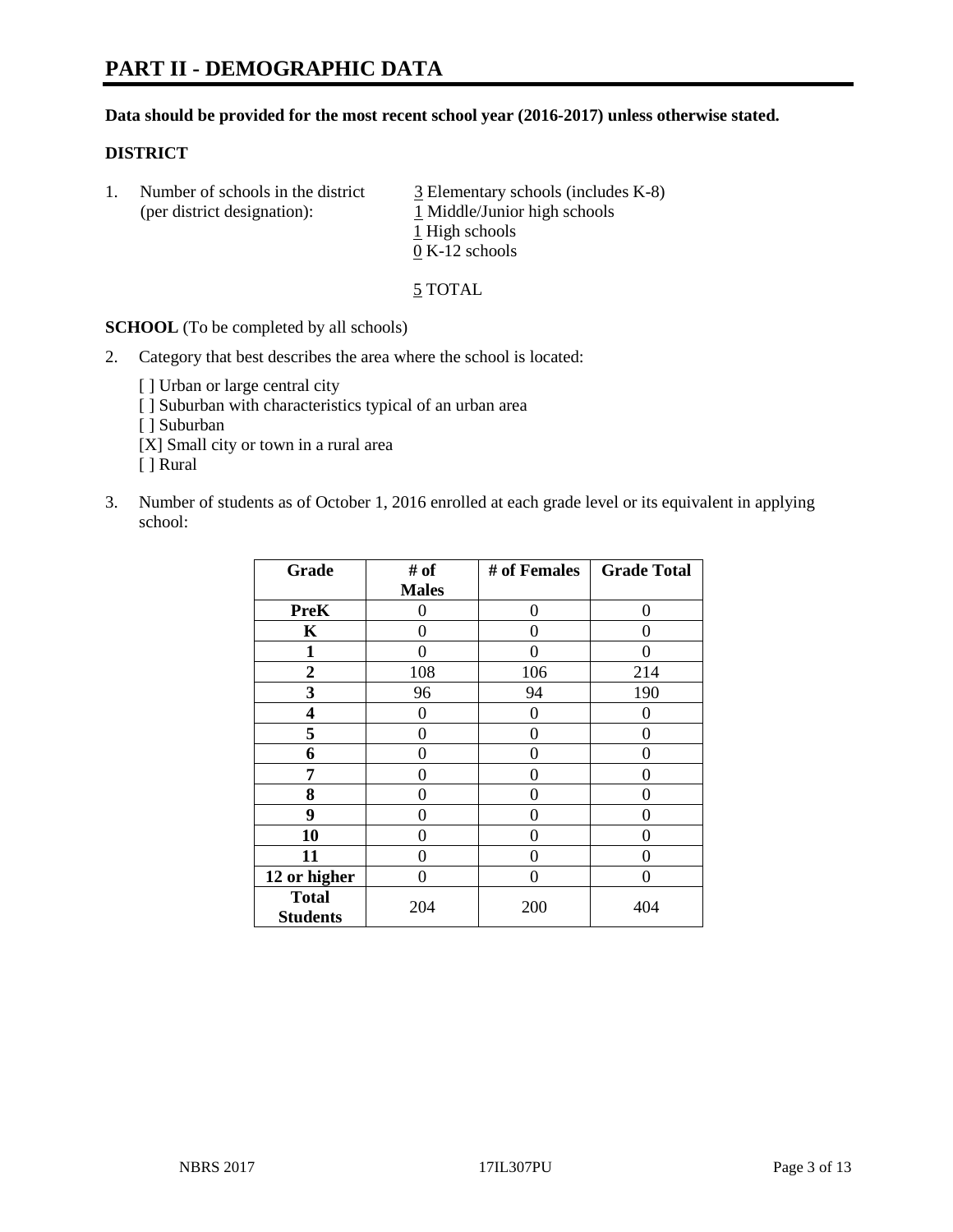4. Racial/ethnic composition of  $\qquad \qquad \underline{0}$  % American Indian or Alaska Native the school: 0 % Asian

 % Black or African American % Hispanic or Latino % Native Hawaiian or Other Pacific Islander 94 % White % Two or more races **100 % Total**

(Only these seven standard categories should be used to report the racial/ethnic composition of your school. The Final Guidance on Maintaining, Collecting, and Reporting Racial and Ethnic Data to the U.S. Department of Education published in the October 19, 2007 *Federal Register* provides definitions for each of the seven categories.)

5. Student turnover, or mobility rate, during the 2015 – 2016 school year: 7%

This rate should be calculated using the grid below. The answer to (6) is the mobility rate.

| <b>Steps For Determining Mobility Rate</b>         | Answer |  |
|----------------------------------------------------|--------|--|
| (1) Number of students who transferred to          |        |  |
| the school after October 1, 2015 until the         | 13     |  |
| end of the 2015-2016 school year                   |        |  |
| (2) Number of students who transferred             |        |  |
| <i>from</i> the school after October 1, 2015 until | 13     |  |
| the end of the 2015-2016 school year               |        |  |
| (3) Total of all transferred students [sum of      | 26     |  |
| rows $(1)$ and $(2)$ ]                             |        |  |
| (4) Total number of students in the school as      | 392    |  |
| of October 1, 2015                                 |        |  |
| (5) Total transferred students in row (3)          | 0.066  |  |
| divided by total students in row (4)               |        |  |
| $(6)$ Amount in row $(5)$ multiplied by 100        |        |  |

6. English Language Learners (ELL) in the school:  $0\%$ 

0 Total number ELL

Specify each non-English language represented in the school (separate languages by commas):

- 7. Students eligible for free/reduced-priced meals: 24 % Total number students who qualify: 94
- 8. Students receiving special education services: 18 %

69 Total number of students served

Indicate below the number of students with disabilities according to conditions designated in the Individuals with Disabilities Education Act. Do not add additional conditions. It is possible that students may be classified in more than one condition.

| 4 Autism                              | $\underline{0}$ Orthopedic Impairment   |
|---------------------------------------|-----------------------------------------|
| 0 Deafness                            | 6 Other Health Impaired                 |
| 0 Deaf-Blindness                      | 5 Specific Learning Disability          |
| 1 Emotional Disturbance               | 40 Speech or Language Impairment        |
| 1 Hearing Impairment                  | 0 Traumatic Brain Injury                |
| 0 Mental Retardation                  | 0 Visual Impairment Including Blindness |
| $\underline{0}$ Multiple Disabilities | 12 Developmentally Delayed              |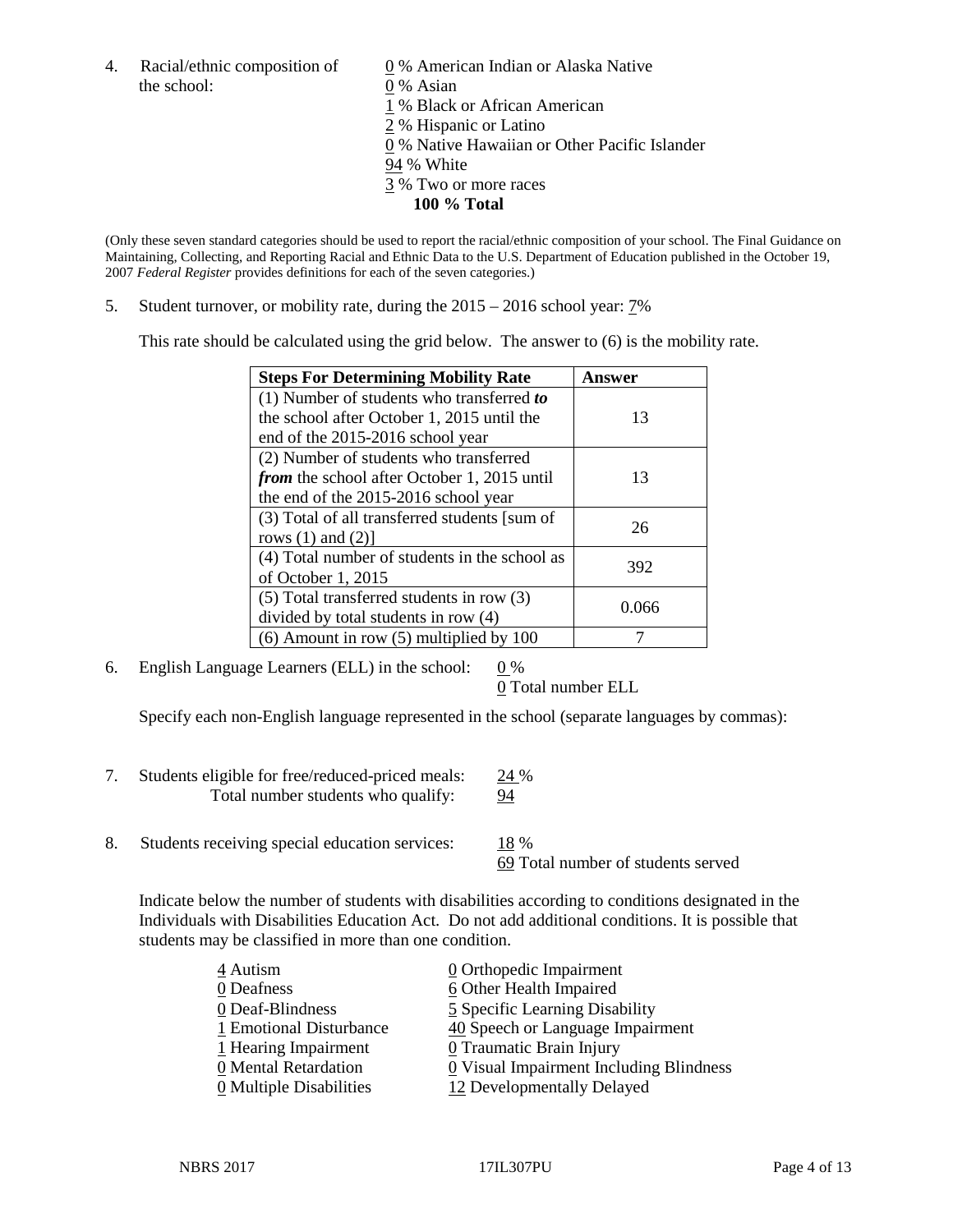- 9. Number of years the principal has been in her/his position at this school: 5
- 10. Use Full-Time Equivalents (FTEs), rounded to nearest whole numeral, to indicate the number of school staff in each of the categories below:

|                                        | <b>Number of Staff</b>   |
|----------------------------------------|--------------------------|
| Administrators                         |                          |
| Classroom teachers including those     |                          |
| teaching high school specialty         | 19                       |
| subjects                               |                          |
| Resource teachers/specialists/coaches  |                          |
| e.g., reading, math, science, special  | 10                       |
| education, enrichment, technology,     |                          |
| art, music, physical education, etc.   |                          |
| Paraprofessionals under the            |                          |
| supervision of a licensed professional | $\overline{\mathcal{L}}$ |
| supporting single, group, or classroom |                          |
| students.                              |                          |
| Student support personnel              |                          |
| e.g., guidance counselors, behavior    |                          |
| interventionists, mental/physical      |                          |
| health service providers,              | 3                        |
| psychologists, family engagement       |                          |
| liaisons, career/college attainment    |                          |
| coaches, etc.                          |                          |

- 11. Average student-classroom teacher ratio, that is, the number of students in the school divided by the FTE of classroom teachers, e.g., 22:1 22:1
- 12. Show daily student attendance rates. Only high schools need to supply yearly graduation rates.

| <b>Required Information</b> | 2015-2016 | 2014-2015 | 2013-2014 | 2012-2013 |     |
|-----------------------------|-----------|-----------|-----------|-----------|-----|
| Daily student attendance    | 77%       | 95%       | 96%       | 96%       | 95% |
| High school graduation rate | 0%        | 0%        | 0%        | 9%        | 0%  |

#### 13. **For high schools only, that is, schools ending in grade 12 or higher.**

Show percentages to indicate the post-secondary status of students who graduated in Spring 2016.

| <b>Post-Secondary Status</b>                  |    |
|-----------------------------------------------|----|
| Graduating class size                         |    |
| Enrolled in a 4-year college or university    | 0% |
| Enrolled in a community college               | 0% |
| Enrolled in career/technical training program | 0% |
| Found employment                              | 0% |
| Joined the military or other public service   | 0% |
| )ther                                         | 0/ |

14. Indicate whether your school has previously received a National Blue Ribbon Schools award. Yes No X

If yes, select the year in which your school received the award.

15. In a couple of sentences, provide the school's mission or vision statement.

The Mission of Rogers Elementary is to provide a safe and also positive learning environment filled with educational opportunities that will assist each child in reaching their fullest potential.

16. **For public schools only**, if the school is a magnet, charter, or choice school, explain how students are chosen to attend.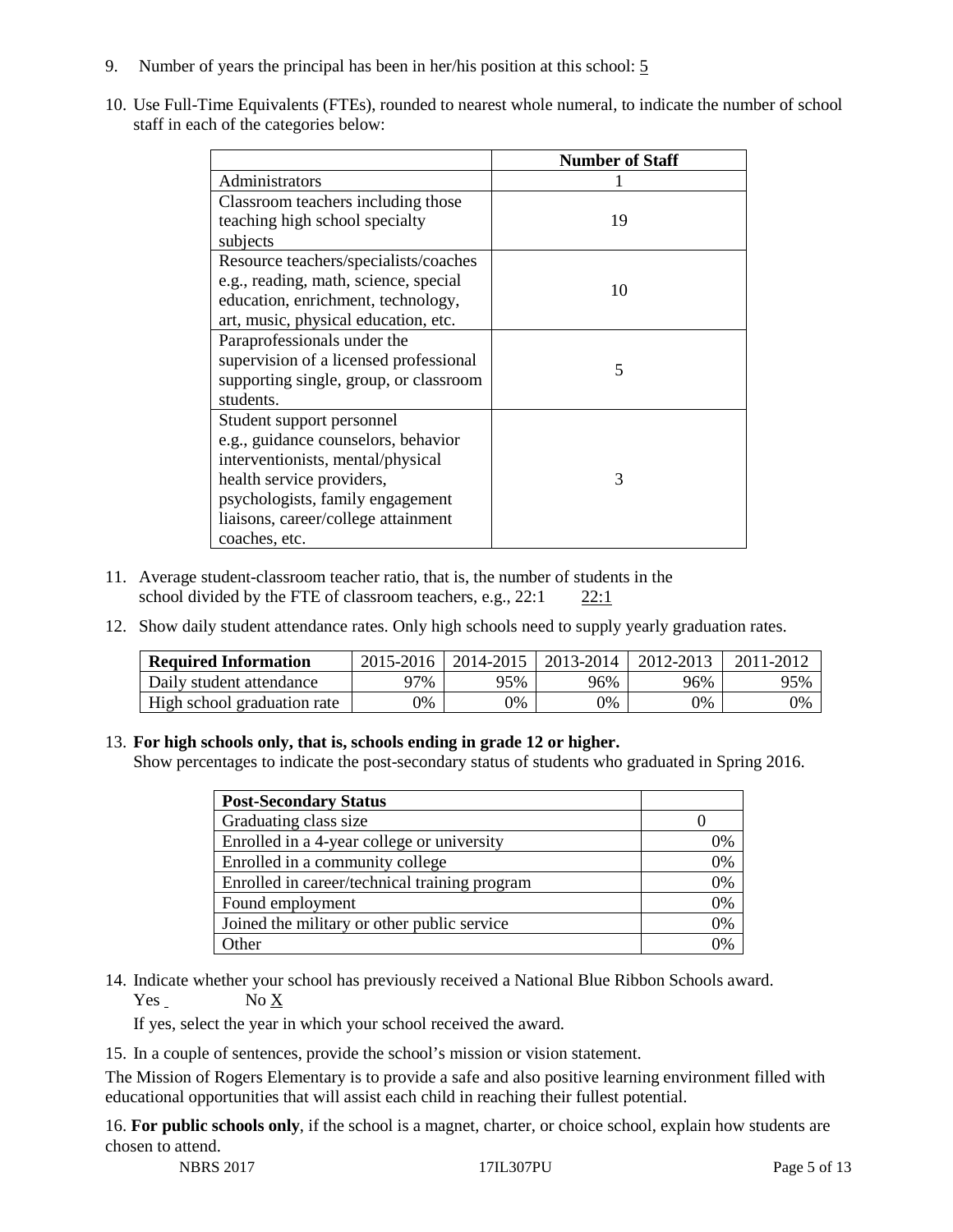# **PART III – SUMMARY**

Rogers Elementary mission is "to provide a safe and also positive learning environment filled with educational opportunities that will assist each child in reaching their potential." This is the driving force that leads our staff and district as the Waterloo community continues to grow and has become more diverse.

Waterloo's history dates back to the 1780's when there was a small rural settlement called Bellefontaine located in Monroe County in southwestern Illinois. In 1816, another small settlement called Peterstown was formed in a neighboring area. As legend has it in 1818, a man named Emery Peters Rogers was instrumental in joining the two small settlements and called them "Waterloo." The area has continued to grow and in 1849, Waterloo received its Charter. The population has continued to grow ever since.

Waterloo Community School District consists of five buildings: Waterloo High School (9-12), Waterloo Junior High (6-8), Gardner Elementary (4-5), Rogers Elementary (2-3), and W.J. Zahnow (Pre K-1). Originally, the school district housed all of the grade levels in one building. Over the years as the town and community continued to grow, the school district built additional buildings. W. J. Zahnow was built in 1970 and Rogers opened in 1993. Rogers began as a 3rd through 5th grade building. In 1999, Gardner Elementary opened as Waterloo Junior High. The original building that housed all of the grades now became just the High School for the next 10 years. In 2009, the new high school was built and a year later the high school became our new junior high. This led to the shift of the elementary buildings and Rogers Elementary became 2nd and 3rd grade. Rogers currently serves over 400 students from Waterloo and surrounding communities in Monroe County: Hecker, Fults, Burksville, and Wartburg.

In an effort to represent and uphold the vision of WCUSD#5 and our serving communities, Rogers Elementary staff works diligently with our students and parents to ensure the needs of our students are met academically, socially, and emotionally. As our mission and vision guides us "we recognize the importance of teaming with parents and families to support the development of our children." With students moving buildings every two years throughout the elementary years, it is vital for our teachers and administration to build a strong rapport with our families and students as they begin attending Rogers. Throughout the year, we welcome parents, grandparents, and other community members into Rogers to become an integral part of our learning community. During the school year, we invite parents in for our meet the teacher night, open house, Read Across Rogers (our version of Read Across America), presidential speeches, inventors, and our annual book fair. In addition to those unique opportunities, we also encourage volunteers to assist in interventions, classroom helpers, and assist in the media center. The office staff sends out our Puppy Tales monthly highlighting what is going on at Rogers as well as reminders of upcoming events. We use our online database to communicate monthly and as needed throughout the school year. Teachers communicate with weekly newsletters, blogs, and Facebook pages. Parents volunteer to assist in classrooms for interventions, small group reading, incentives and parties, and many other areas around the school.

Our staff continually works together and is always collaborating to improve their teaching, curriculum, and opportunities for our students. Each member of our staff is involved in a committee that improves teaching and learning for our staff and students. The Problem Solving and PBIS committees are set up to give support for our students academically, emotionally, and socially. Common Core groups are set to align the curriculum to the Common Core Standards. We currently have Math, Science, and ELA groups actively working on adjusting the curriculum to those standards. Social Sciences are at the beginning stages as more information becomes available. Waterloo School District takes pride in implementing the new standards and preparing our students to meet the standards that are set.

Rogers Elementary School has been highly successful through the years and is worthy of National Blue Ribbon consideration. Our staff is committed to our students and is willing to put in the time and effort to adjust curriculum, provide interventions, and communicate with families to ensure the success of all of our students. Rogers' teachers are made up of a broad range of veteran teachers and new hires that have meshed together to educate high functioning critical thinkers that are building a solid foundation for years to come.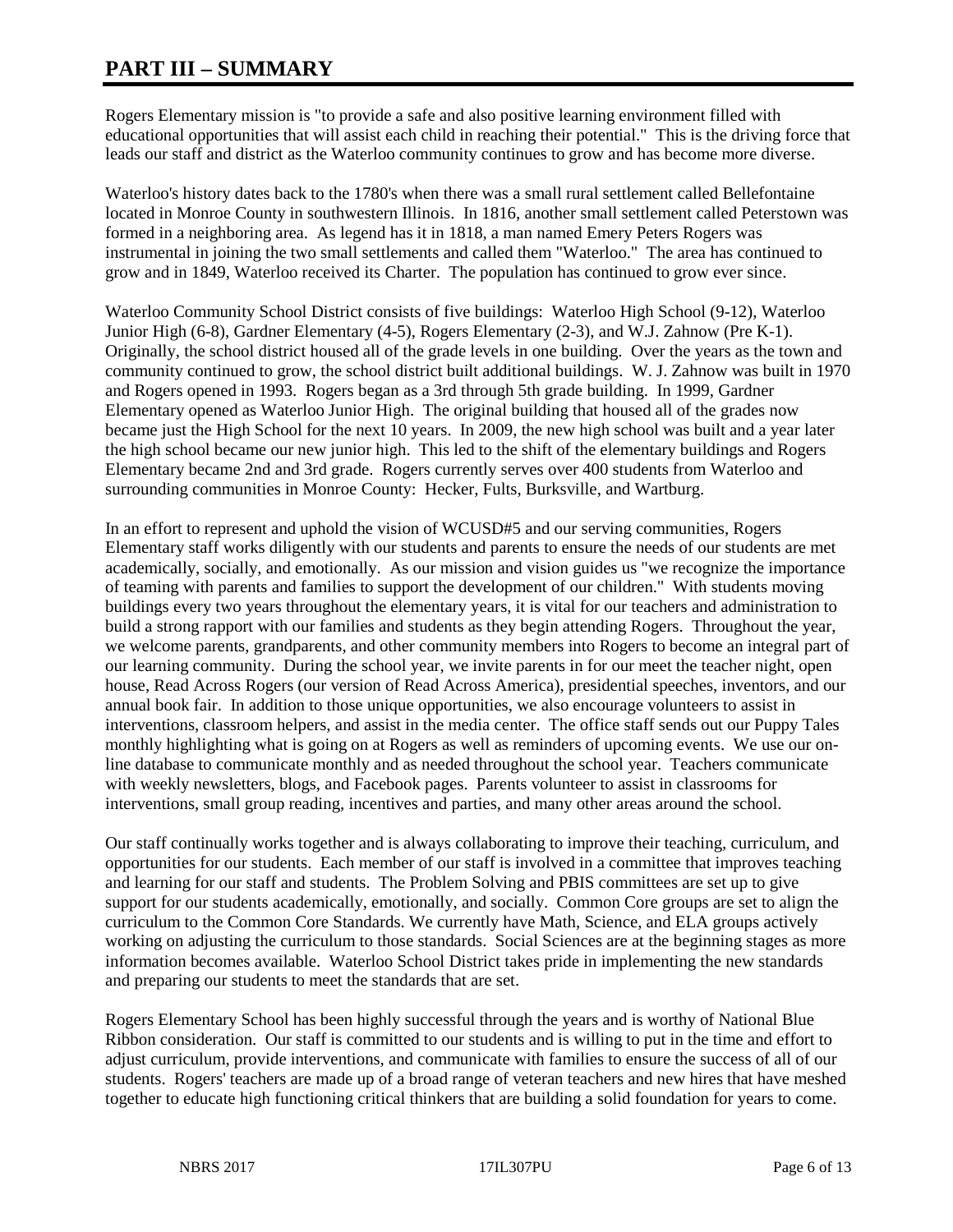## **1. Core Curriculum:**

The Waterloo Community Unit School District #5 has made a commitment to providing the necessary resources for early success in reading while providing the necessary interventions to move kids to reading at grade level. Although the balanced literacy program Literacy By Design is the "official" resource adopted by the school district, students at Rogers Elementary receive a balanced literacy curriculum enhanced by the grade level teachers using a variety of resources. Students at Rogers receive 90 minutes of reading instruction in a balanced approached using the following instructional practices: shared reading, guided reading, independent reading, and writing about reading, phonics, and word study. Additional support is provided daily in W.I.N. (What I Need) groups for students reading below grade level. Students are benchmarked in reading fluency and comprehension using AIMSweb three times a year. Teachers use the data in conjunction with other local data sources to determine level of instruction each student receives. Within the 90 minute reading block, students spend twenty minutes every other day in guided reading level small groups where they receive direct instruction applying reading strategies from whole group on books at their reading level. On non meeting days for students, they spend time reading and practicing strategies on their independent reading levels as well as working with words, phonics and fluency strategies.

The Waterloo Community School District #5 adopted Everyday Mathematics as the main resource for mathematics instruction for grades K-6 prior to Illinois adopting the Common Core State Standards. Everyday Mathematics 4 is the current core curriculum for our K-6 students, as our teachers recognize the importance of providing students with rigorous mathematics instruction. Students are provided with an instructional approach that spirals, revisiting concepts regularly to enhance the development of basic skills and concepts. Children continuously revisit concepts and repeatedly practice skills encountered earlier in the curriculum. Teachers also recognize the importance of allowing students time to make connections between their own mathematics knowledge and experiences, both in school and outside of school to deepen their understanding of math. Waterloo students spend time at the start of every lesson productively struggling with a math concept. Students discuss and solving a math message problem that allows for many approaches to its solution, relying on students background knowledge to communicate and solve. Not only are Waterloo students solving math problems, they are discussing mathematics thus gaining a deeper understanding into how math works and why.

The Social Studies Curriculum allows Rogers Elementary students to gain an understanding of people and how they live. Students study world, U.S. and local history. They are often comparing and analyzing the past and present. Social Studies is also interwoven into the reading and writing curriculums, where students spend time researching and writing about historical figures, events and places. Rogers students begin to explore the world of economics, they develop business plans, create goods to sale at the classroom market and then shop in the market with their earnings. Students also spend time learning outside the four walls of the classroom. They venture out on walking field trips around the town stopping at significant historical landmarks in Waterloo. They learn about the history of their own community and discuss the past that created our present. Students analyze changes and think critically about why those changes occurred. Rogers Elementary students embark on many virtual field trips as well using Google Arts and Culture to enhance and enrich their classroom learning.

Rogers Elementary teachers are currently in the transition phase of adopting the Next Generation Science Standards (NGSS). Teachers are attending professional development opportunities provided for by our local Regional Office of Education through Illinois Foundational Services that will train the teachers to identify the attributes of 3-dimensional learning while transforming elementary science education for students by engaging them in meaningful, relevant, and coherent investigations. Inquiry based activities are often accompanied by leveled readers that correspond to the different NGSS Standards. Rogers Elementary students spend time throughout the year completing and competing in STEM (Science Technology Engineering and Mathematics) challenges. Students often find themselves in real-life situations where in teams they must work together to plan, design, create, test and modify their creation based on test results.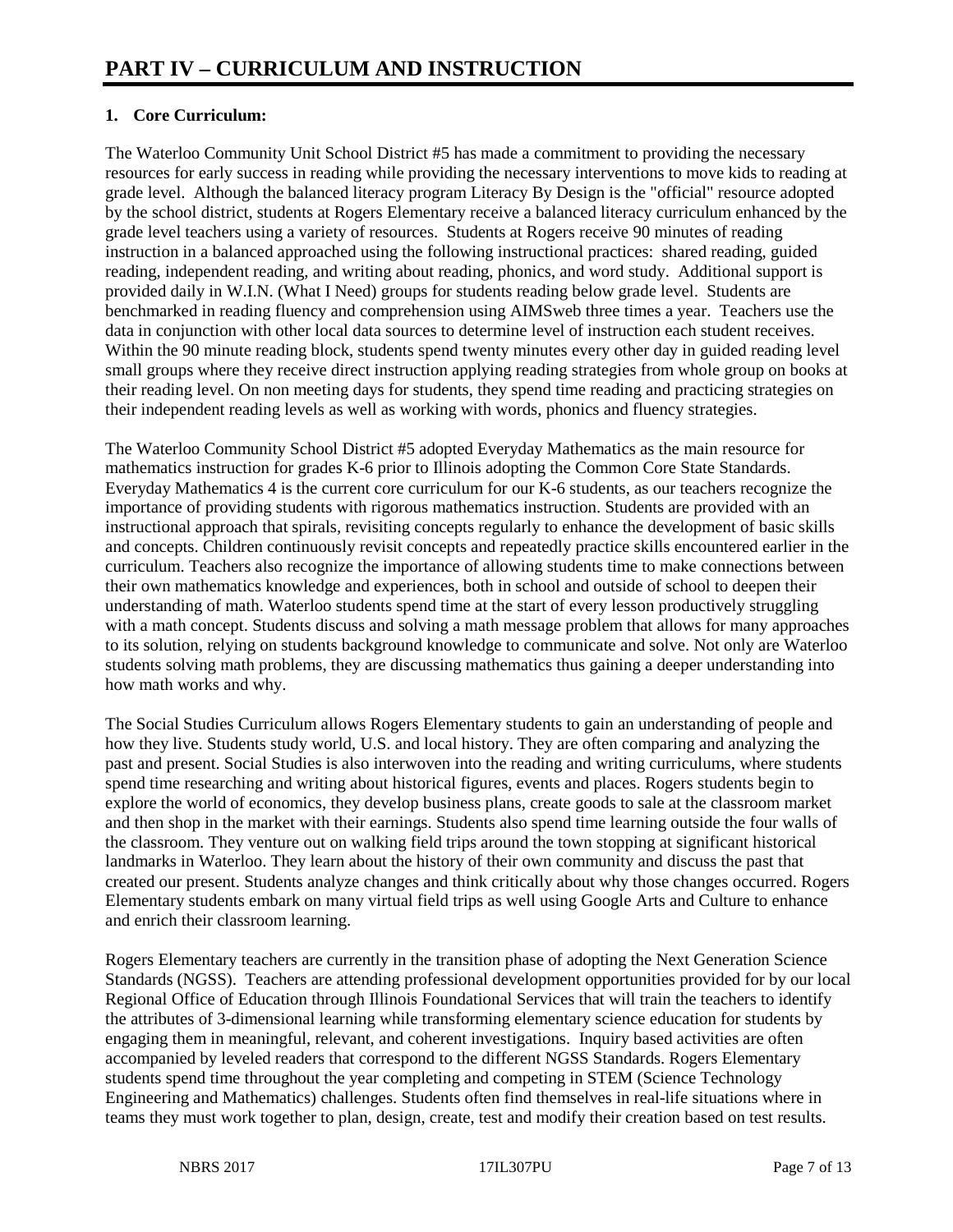#### **2. Other Curriculum Areas:**

Music classes are broken up into vocabulary and symbols, pitches and hand signs, character education songs, performing with instruments and exploring theory and composition. Both grade levels focus on rhythm, melody, meter, and much more. In addition to their stand alone curriculum, our music department helps connect their music to special events throughout the year such as Grandparent's Day performance, Dr. Seuss week, Christmas sing along, etc. Students learn songs that support character education each quarter. Music and PE classes also join together for Music and Movement activities.

Physical Education classes are a good mix of traditional games and activities and focus on flexibility, cardio vascular endurance, and nutrition. All of the activities and games are focused to improve overall fitness and learning team concepts and individual goals. Within the state standards, we are "pumping up PE" working toward fitness and good "heart" health. Each year our elementary schools participate in Jump Rope For Heart to support the American Heart Association. The students work on "Heart Health" activities along with jump roping and raise money for the great cause. Waterloo School District has participated since 1998 and has raise over a half a million dollars for the AHA. Rogers has been one of the biggest contributors raising almost \$200,000 since we began our collections in 2002. Our PE teacher has made the collection into an event that concludes with an assembly for the students, staff, and community members to enjoy. The AHA sends many of their corporate officials to witness what Waterloo has been able to accomplish through the years.

Technology is an important part of the day for the students at Rogers Elementary School. All of our classrooms are outfitted with an interactive whiteboard and digital projector. Rogers Elementary School has three computer labs, as well as a mixture of chromebooks and ipads in every classroom creating a two to one student ratio. Students are exposed to all the major computer platforms. Not only do they receive instruction on best practices with the technology, they also learn about digital citizenship and web literacy. Rogers Elementary has a Media Specialist on staff who is a Google Certified Teacher and is available to help the staff integrate technology seamlessly into their instruction as well as helping with the instruction of the students. Technology is not only used to enhance and extend the curriculum but is also embedded within daily the curriculum. Students at Rogers are exposed to many different programs and web applications over the course of the year, including but not limited to all the various Google Apps for Education, website design and creation, video game creation, programming and coding.

#### **3. Instructional Methods, Interventions, and Assessments:**

The core curriculum of Rogers Elementary was designed to differentiate the varying needs of all students. All students are benchmarked in reading fluency, reading comprehension, mathematics concepts and applications, and math computation using AIMSweb three times a year. Teachers use this data in conjunction with other local data sources to determine any necessary interventions. Teachers progress monitor their Tier II bi weekly and Tier III students weekly in both math and reading to evaluate the effectiveness of current interventions.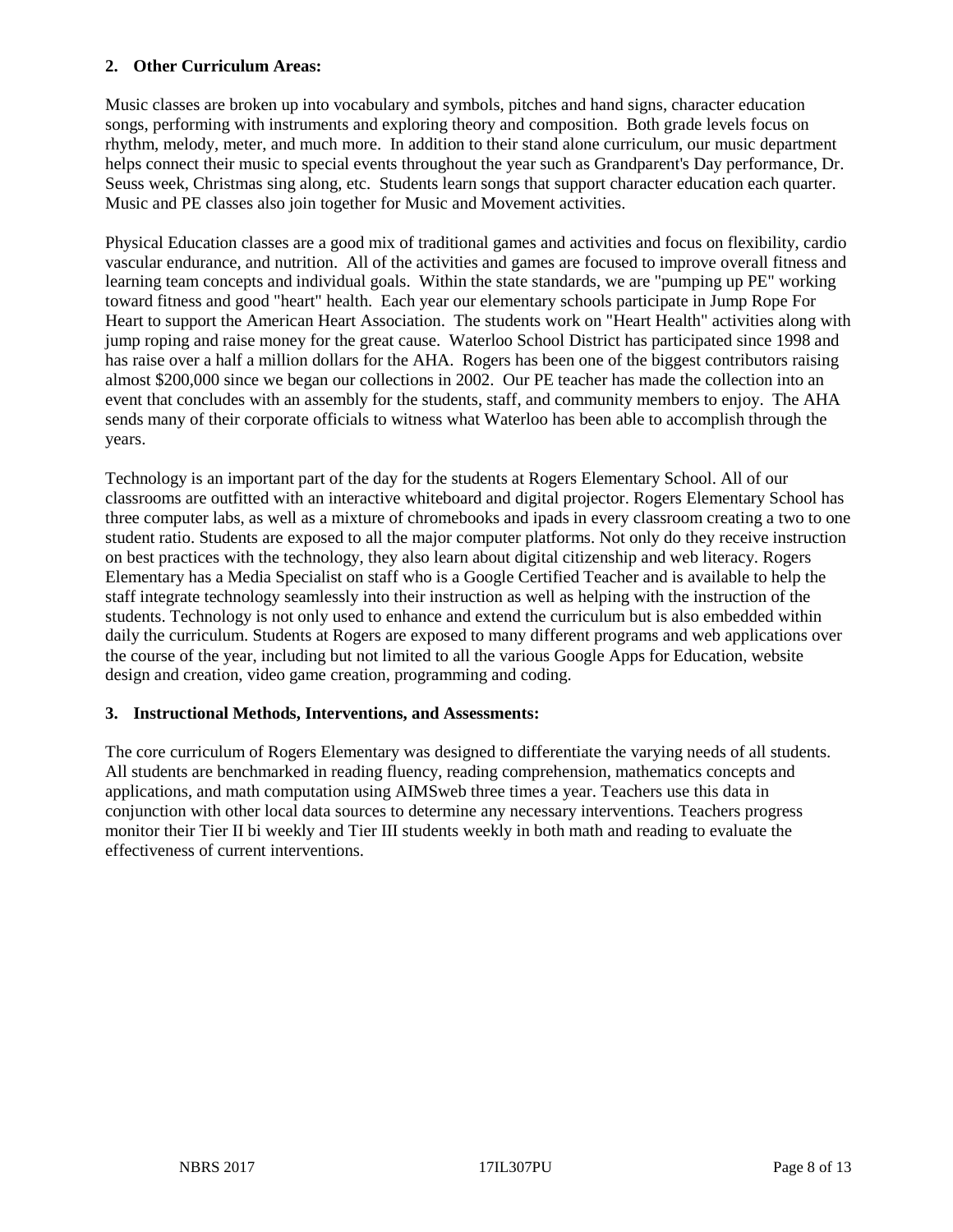progress reports to allow for the monitoring of their student's progress. Standards-based report cards are issued quarterly. Reading and math data is also shared with parents after each AIMSweb benchmarking period, in September, January and May. Individual student's PARCC data is made available from PARCC created reports. The district posts all PARCC results on the district website.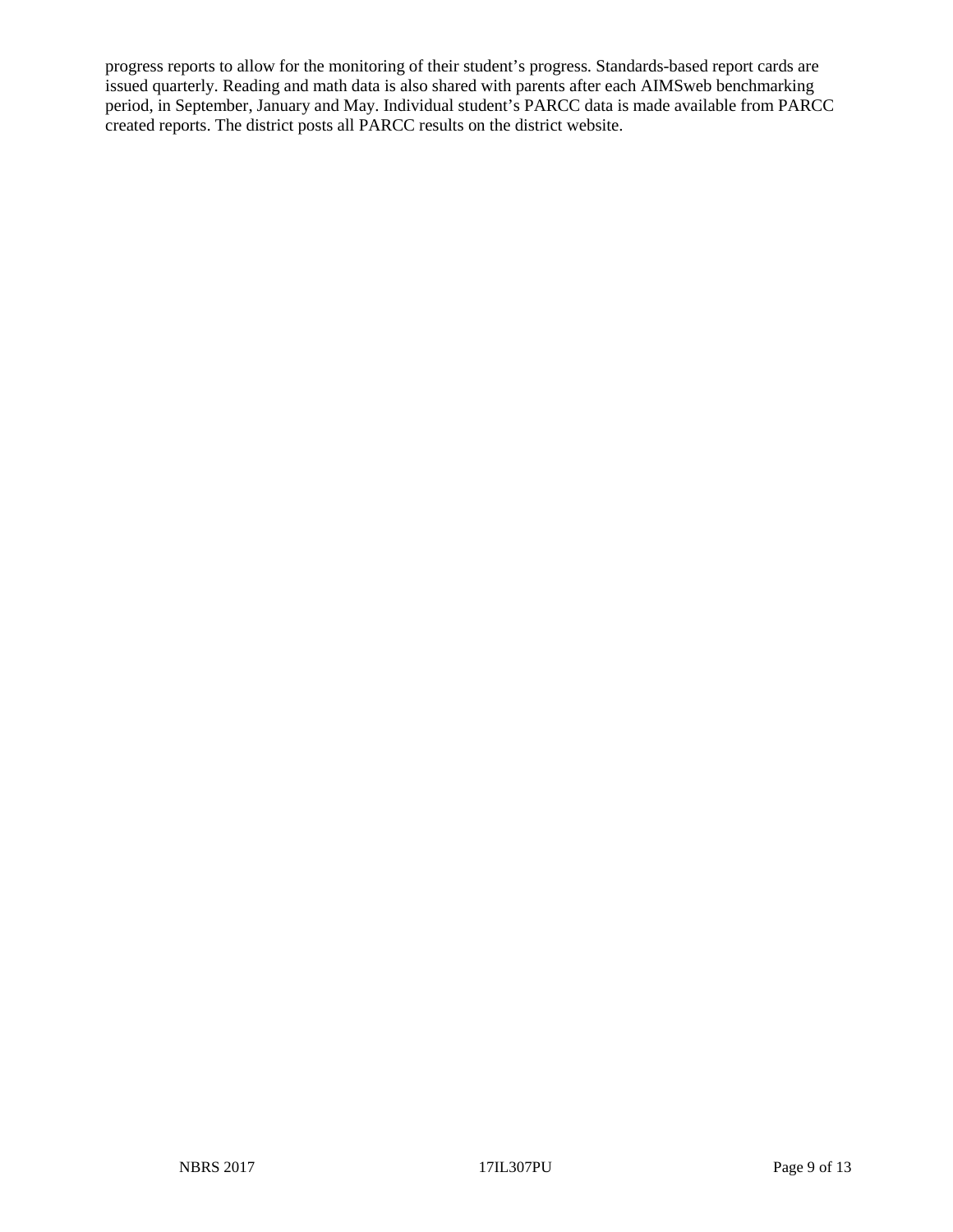## **1. School Climate/Culture:**

Rogers Elementary has created a safe and positive school culture built on three basic rules: Be Respectful, Be Responsible, and Be Safe (known as our 3 B's). These basic principles are established throughout the building and reinforced by our Positive Behavior Intervention and Support (PBIS) committee. The PBIS team creates a positive atmosphere in our building that continues to reward positive behavior and not focus on the negative behavior. The PBIS team is made up of the social worker, two grade level teachers, specialty teacher, and the principal. Rogers teachers work with the PBIS team to teach our basic rules and expectations in every area of the building. The team conducts stations at the beginning of the year to go over the 3 B's in each area of the school: classroom, hallway, cafeteria, bathroom, and playground. These rules will also be reviewed after the first semester with either assemblies or videos.

The committee sets goals for our students on a quarterly basis. If students exhibit "Rockin' Rogers" behavior then they are able to attend the quarterly reward parties which consist of: extra recess, movie party, bowling party, and summer send-off. There are also weekly incentives. When a student behaves well or does something nice or special for someone they earn a "Rockin' Rogers." These slips are placed into a drawing in each classroom. Each Friday the principal announces it is time for Rockin' Rogers and plays a song dedicated to a student or group of students. Every classroom draws a student's name to come down to the office for a prize. The mix of weekly and quarterly rewards help highlight the positive behavior and students are rewarded more often.

In addition to rewarding the students for their great behavior, Rogers Elementary also highlights teacher performance. A monthly Teacher of the Month was set up district wide and each month teachers nominate a colleague that has exhibited the same qualities that we are looking for in our students. One teacher of the month is chosen from each of our buildings and receives a plaque. Our staff also celebrates birthdays monthly and on other special occasions such as: Nurse's Day, Secretary Day, Principal Day, Teacher Appreciation, and Support Staff Day. The teachers bring in special treats for everyone to enjoy to celebrate all that we do for our students.

Highlighting our successes with both student and staff allows for a more positive encouraging atmosphere. Once the atmosphere and attitudes are established, it allows for a more positive class room that is filled with students and staff that are ready to work and make everyone proud of their accomplishments.

### **2. Engaging Families and Community:**

Rogers Elementary understands the importance of families and community. We welcome our parents and community members into the building as much as possible. Parents volunteer to help in classrooms and building wide to provide assistance to the teachers and students with interventions and classroom parties. Teachers communicate with parents on a daily basis through agendas, Class Dojo, webpages and weekly with Facebook and newsletters.

Throughout the year, Rogers invites parents and community members into the building to join us as we celebrate numerous events. At the beginning of the year our elementary buildings open the building for supply drop and meet the teacher event. This gives the students, teachers, and parents an opportunity to meet each other and explore the building prior to opening day. Later in the semester, we have our parent conferences and a few holiday parties. Each February, we celebrate reading with our Read Across Rogers/Dr. Seuss week. We invite community members to the school to be our special readers and we include our book fair that week to encourage reading. In the spring, we have a Grandparent's Day program. This is a unique day in our district, the only day that we only allow grandparents to have their day with their grandchildren. We also have a family trivia night as well as a movie night with parents and students.

Student success is a direct correlation of the parent, teacher, student relationship with support of the administration throughout the district. Our teachers take each opportunity they have to communicate with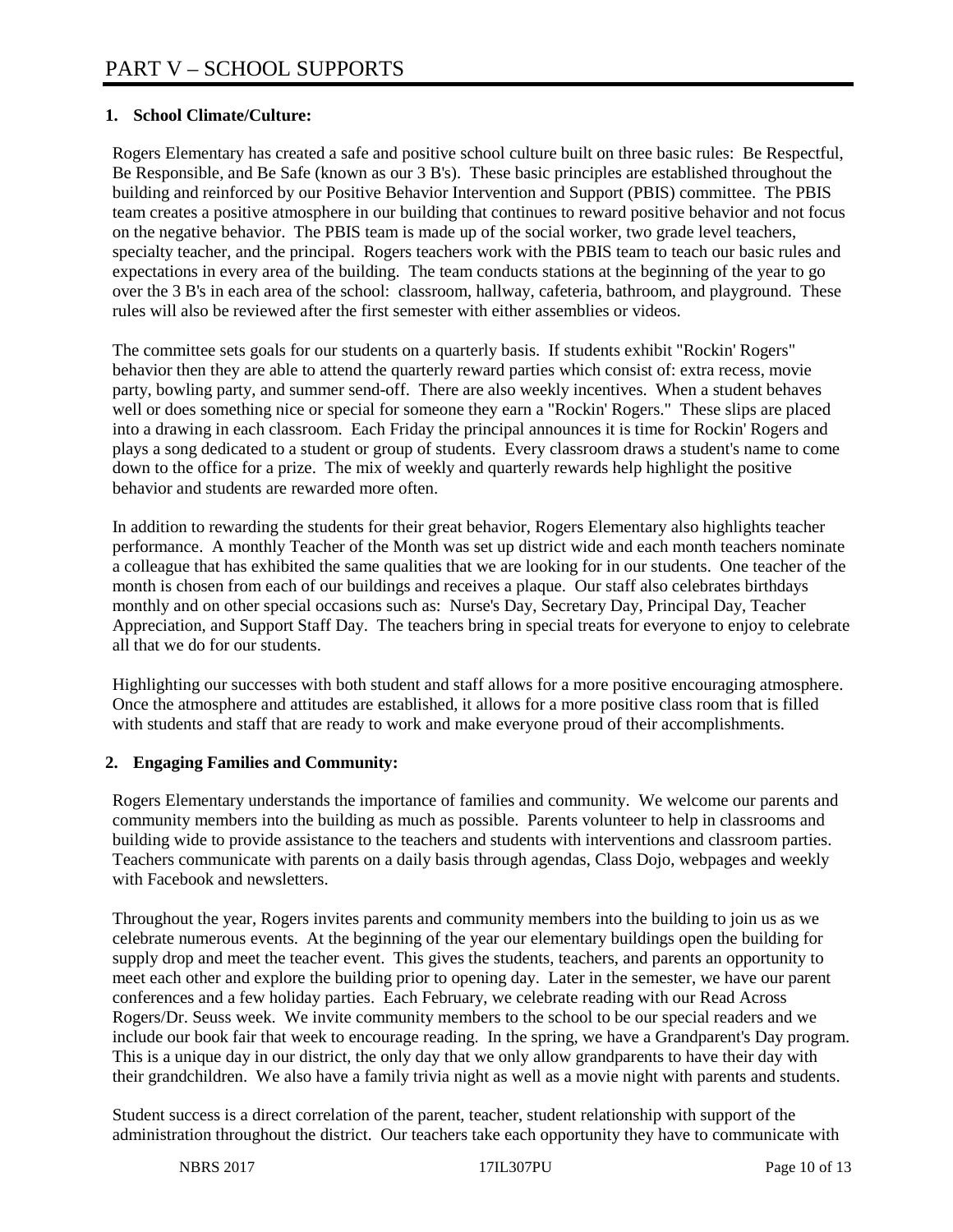the parents to highlight the successes their child has as well as areas for improvements. The administration takes the same approach as they work with parents, students, teachers, and support staff. We make sure all stakeholders are included as we assist the students to ensure success.

#### **3. Professional Development:**

Professional Development is an important part of WCUSD#5 and the success that we have achieved. Rogers Elementary teachers have been fortunate with the opportunities that have been afforded to them by our Unit office. As the new evaluation system went into effect, the district took an aggressive approach to align our instruction with the new system. Along with a neighboring community, we invited Anita Archer to present at a workshop that focused on engagement in the classroom. Years later the approach that she trained our staff on is still evident in each and every classroom. In addition to the instructional approach, Waterloo School District began studying the new Common Core Standards. A leadership team of administrators attended a few workshops explaining the new standards that were going into effect. That team brought the information back to the buildings and began to teach the staff on what to expect. The next step of PD was to send a group of teachers to attend a more intensive workshops breaking down the information for specific grade levels. From that point, our teachers have been aligning our curriculum to the new standards in math and ELA. Each year since implementation, our teachers meet monthly or bimonthly to adjust the curriculum. Our approach is that it will always be on-going and to be effective we have to continue to collaborate and adjust. Over the last two years, Rogers has begun the process for the new NGSS. We are taking the same approach and are working with the Regional Office of Education to provide the most updated materials and attend workshops through their office.

As we have minor turnover within the building, we use our newly implemented mentoring program to expose our new hires to our curriculum and expectations. As a building and district, we feel that some of our best PD is learning from each other and sharing ideas and experiences. Most of our teachers have their master's degrees and a handful of teachers are currently obtaining degrees in curriculum and instruction and administration. The variety of PD that is offered at Rogers as well as time set aside for collaboration and inquiry allows for our students to benefit from a staff that is not content and looking for ways to improve.

#### **4. School Leadership:**

Rogers Elementary is comprised on many leadership teams and committees. The principal oversees all of the committees to ensure that the school's vision remains aligned to the district goals. The principal attends monthly administration meetings with principals from each of our buildings, superintendent, curriculum coordinator, and the special education coordinator. From these meetings, all building principals ensure that the district goals and policies funnel down to each building.

At the building level, the Internal Review team is the leadership team within Rogers. It consists of the principal, dean of students, grade level leaders, special education teacher, and a specialty teacher (PE/Music). This group works through daily, weekly, and monthly items that allows the year to go smooth and meet the needs of our students academically and with our procedures. In addition to the IR team, the Problem Solving team is assembled to meet our students' needs academically, socially, and emotionally. This committee works with teachers to assist on interventions and other ideas to allow the students to be more successful. The PS team consists of the principal, social worker, reading teachers, grade level teachers, special education teacher, and the school psychologist. They meet twice a month to assist the needs of our students and communicate with teachers on a weekly basis.

In addition to the IR and PS teams, Rogers also has a PBIS team that works with students to promote positive behaviors. This committee consists of the principal, grade level teachers, social worker, and the dean of students. This group sets weekly and monthly incentives for students to work towards. They also have incorporated "stop, walk, talk." This is a program that we teach our students to stand up for themselves and work through minor disagreements and undesired behaviors. By giving the students a voice and options for how to handle these situations, we are able to avoid additional confrontation and bullying behaviors. The PBIS team also analyzes data that highlights where they may be a concern or issue that are occurring in certain areas. Once the areas are exposed, the team works to set a weekly/monthly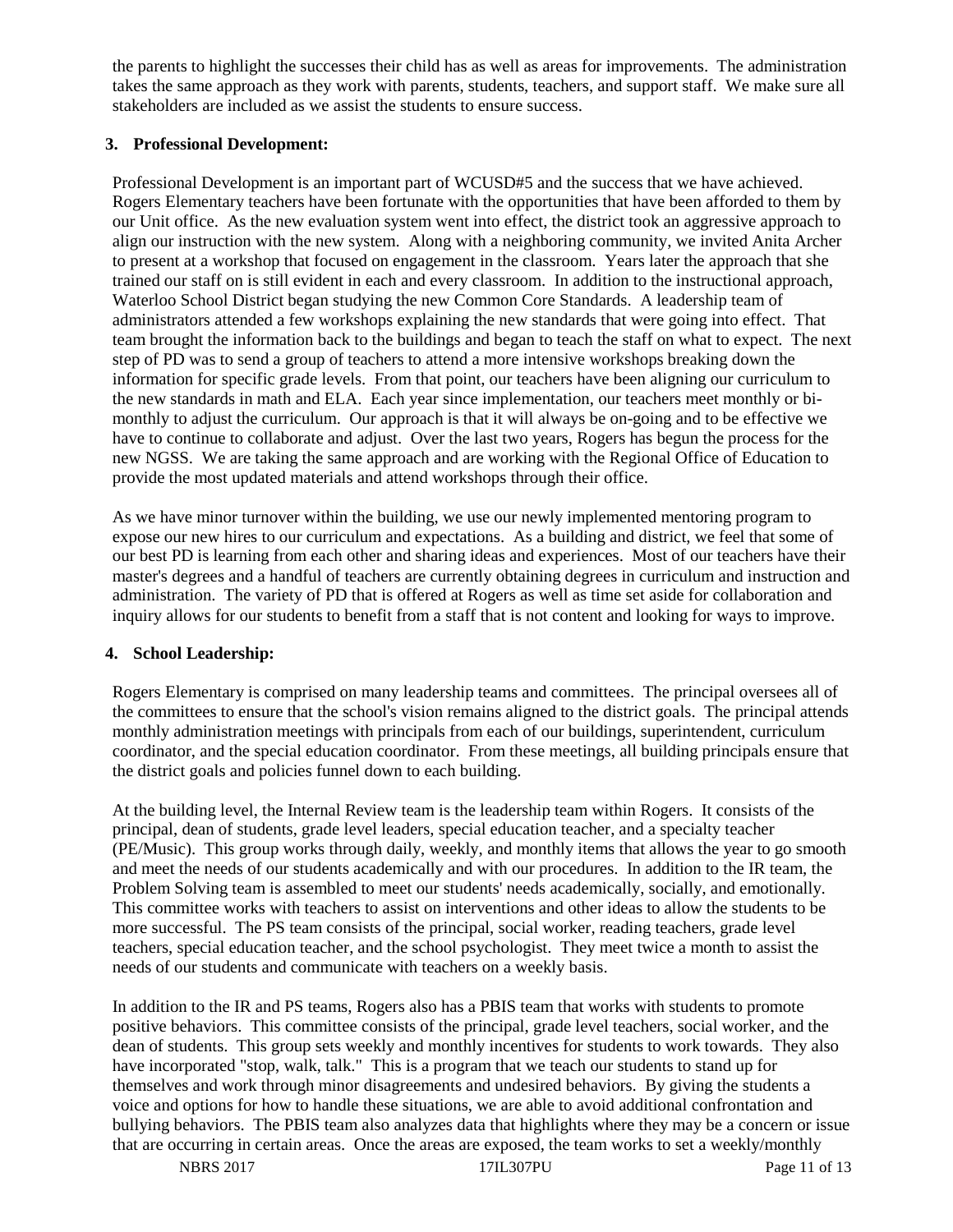incentive to improve behaviors in those areas.

The social committee is set to provide a way to celebrate the successes for our teachers in addition to the work we do for our students. The leadership teams understand that our teachers work hard for our students and we need to celebrate our successes. This committee sets up the birthday celebrations and special days for the nurses, support staff, and other groups. The administration and office staff creates a special event for teachers a few times during the year. The teachers and staff don't expect anything, but they are very appreciative of the gestures which help with the school climate which ultimately benefits our students.